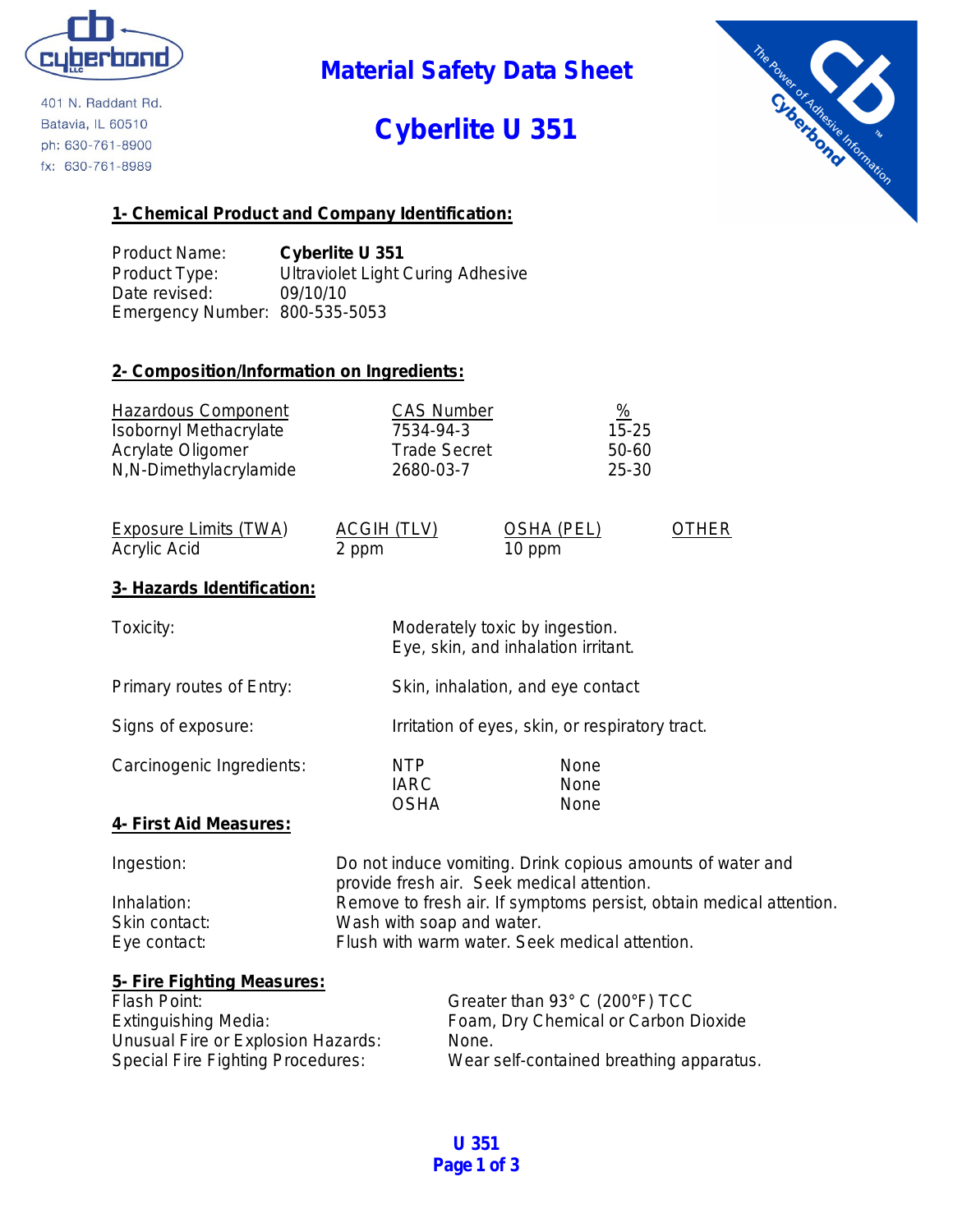## **Material Safety Data Sheet**

# **Cyberlite U 351**

#### **6-Accidental Release Measures**

Steps to be taken in case of spill or leak: Inform authorities in case of seepage into water system. Maintain adequate ventilation. Soak up with inert absorbent. Store in a closed container until disposal.

#### **7- Handling and Storage:**

| Safe storage: | Store away from heat and direct sunlight to maximize shelf life. |
|---------------|------------------------------------------------------------------|
|               | Store inside in a dry location between 50°Fand 90°F.             |
| Handling:     | Keep container tightly closed. Avoid contact with skin. Avoid    |
|               | breathing vapors.                                                |

#### **8- Protective Equipment:**

| Ventilation:            | Local exhaust ventilation recommended.                     |
|-------------------------|------------------------------------------------------------|
| Respiratory protection: | Not applicable with good local exhaust. Use NIOSH approved |
|                         | respirator if needed.                                      |
| Skin:                   | Wear chemical resistant gloves.                            |
| Eye protection:         | Safety glasses or goggles with side shields.               |

#### **9- Physical and Chemical Properties:**

| Appearance:              | clear yellow liquid          |
|--------------------------|------------------------------|
| Odor:                    | Sweet/ sharp                 |
| <b>Boiling Point:</b>    | $212^\circ$ F                |
| Vapor Pressure:          | Less than 10mmHg @24°C       |
| Vapor Density:           | Not available                |
| Evaporation rate:        | Not applicable               |
| <b>Specific Gravity:</b> | 1.02                         |
| Solubility in water:     | Negligible.                  |
| Auto Igniting            | Product is not self-igniting |

#### **10- Stability and Reactivity**

Stability: Stable Hazardous Polymerization: Will not occur Incompatibility: Photoreactive. Strong oxidizers

#### **11- Toxicological Information**

| <b>Acute Toxicity:</b>   | <b>None</b>                                  |
|--------------------------|----------------------------------------------|
| Primary Irritant affect: | Irritant to skin, eye, and mucous membranes. |
| Sensitization:           | No sensitizing effects known.                |

#### **12-Ecological Information**